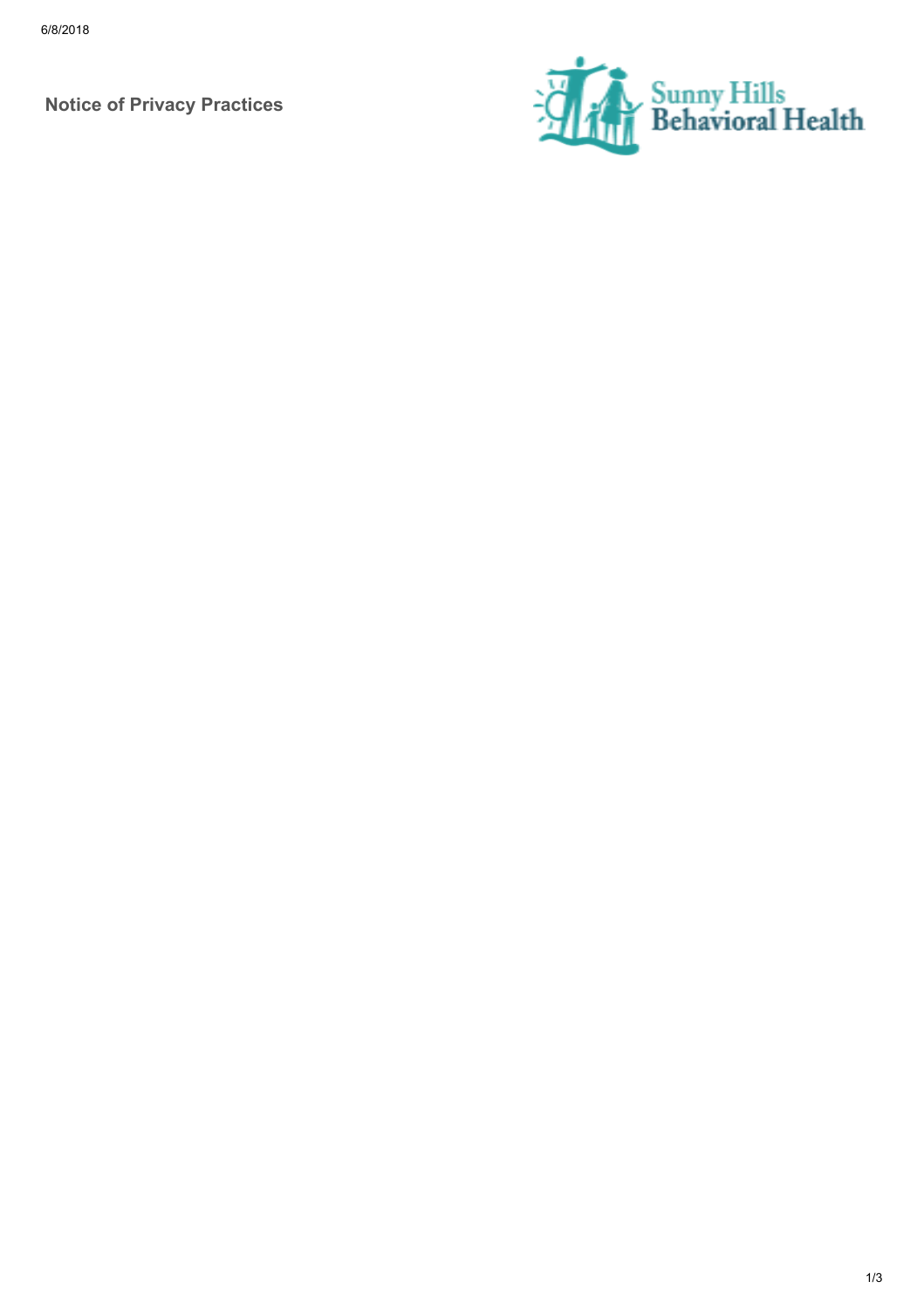THIS NOTICE DESCRIBES HOW MEDICAL INFORMATION ABOUT YOU MAY BE USED AND DISCLOSED AND HOW YOU CAN GET ACCESS TO THIS INFORMATION. PLEASE REVIEW IT CAREFULLY.

# Uses and Disclosures

Treatment: Your health information may be used by staff members or disclosed to other health care professionals for the purpose of evaluating your health, diagnosing medical conditions, and providing treatment. For example, results of laboratory tests and procedures will be available in your medical record to all health care professionals who may provide treatment or who may be consulted by staff members.

Payment: Your health information may be used to seek payment from your health plan, from others sources of coverage such as automobile insurer, or from credit card companies that you may use for services. For example, your health plan may request and receive information on dates of service, services provided, and the medical condition being treated.

Health care operations: Your health information may be used as necessary to support the day-to-day activities and management of our practice. For example, information on the services you received may be used to support budgeting and financial reporting, and activities to evaluate and promote quality.

Law enforcement: Your health information may be disclosed to law enforcement agencies to support government audits and inspections, to facilitate law- enforcement investigations, and to comply with government mandated reporting.

Public health reporting: Your health information may be disclosed to public health agencies as required by law. For example, we are required to report certain communicable diseases to the state's public health department.

Other uses and disclosures require your authorization: Discloser of your health information or its use for any other purpose other than those listed above requires your specific written authorization. If you change your mind after authorizing a use or disclosure of your information you may submit a written revocation of the authorization. However, your decision to revoke this authorization will not affect or undo any use or disclosure of information that occurred before you notified us of your decision to revoke your authorization.

## Additional uses of Information:

Appointment reminders: our staff to call or send appointment reminders to you will use your health information.

## Individual Rights

You have certain rights under the federal privacy standards. These include:

- The right to request restrictions on the use and disclosure of your protected health information
- The right to receive confidential communications concerning your medical condition and treatment
- The right to inspect and copy your protected health information
- The right to amend or submit corrections to your protected health information
- The right to receive an accounting of how and to whom your protected health information has been disclosed
- The right to receive a printed copy of this notice

#### Sunny Hills Behavioral Health (SHBH) Health Care Duties

We are required by law to maintain the privacy of your protected health information and to provide you with this notice of privacy practices.

#### Right to Revise Privacy Practices

As permitted by law, we reserve the right to amend or modify our privacy policies and practice these changes in our policies and practices may be required by changes in federal and state laws

and regulations. Upon request, we will provide you with the most recently revised notice on any office visit. The revised policies and practices will be applied to all health information we maintain.

#### Requests to Inspect Protected Health Information

You may generally inspect or copy the protected health information that we maintain. As permitted by federal regulations, we require that requests to inspect or copy protected health information be submitted in writing. You may obtain a form request access to your records by contacting our office. Your request will be reviewed and will generally be approved unless there are legal or medical reasons to deny the request.